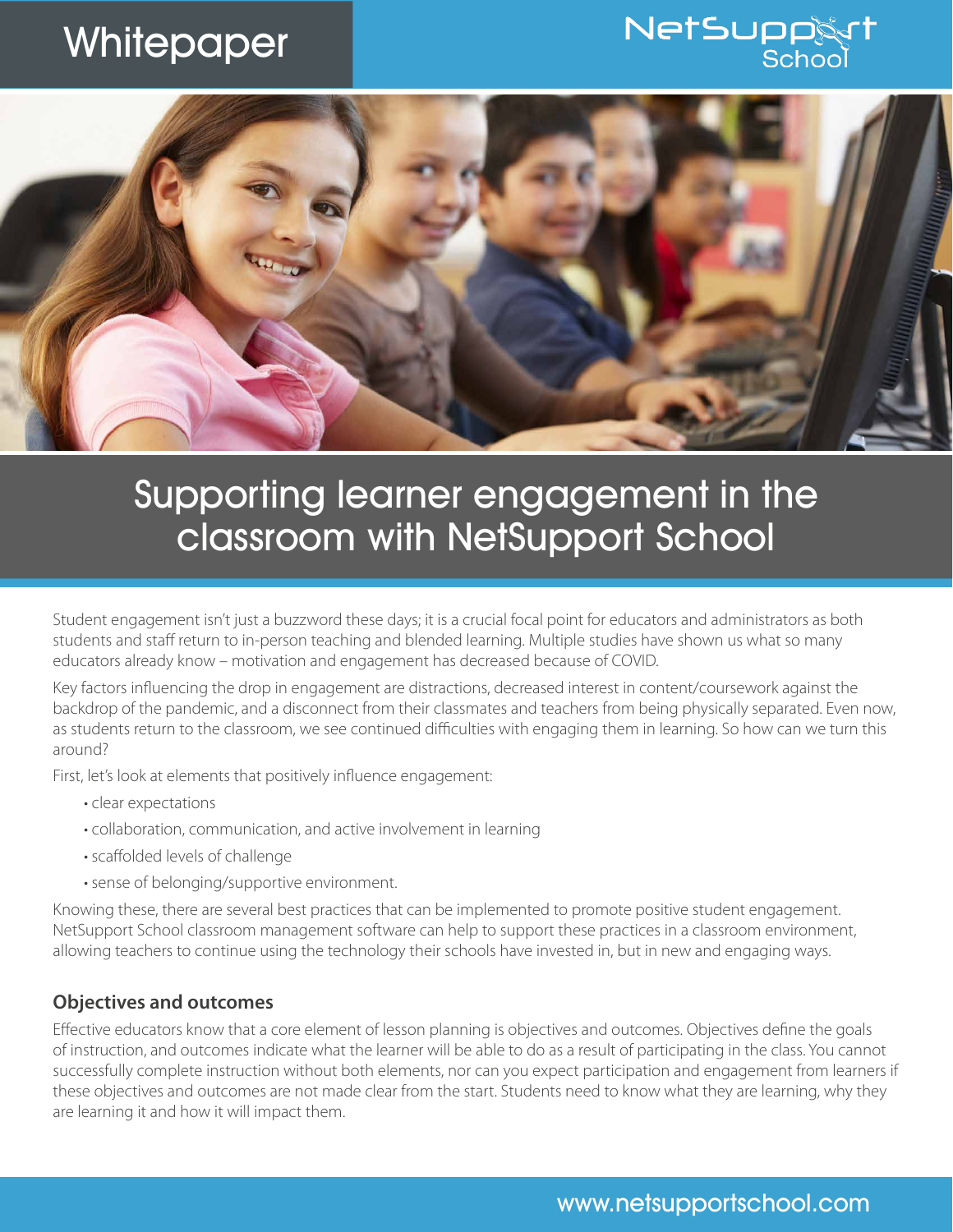With NetSupport School, teachers put their expectations front and center through the lesson details. These are shared directly with the students and are visible throughout instruction. With students spending so much time on their devices, this helps keep expectations clear and accessible.

| <b>Lesson Details</b> |                                                                   |                    | $\mathbb{R}$ v                                       |
|-----------------------|-------------------------------------------------------------------|--------------------|------------------------------------------------------|
| Teacher               | Mr Smith                                                          | <b>Description</b> | English - 19th Century Poets                         |
| Objectives            | Learn about diction used in romantic poetry<br>Read example poems | Outcome            | Ability to discuss diction used in the example poems |
| Room3                 | 19 Students<br>All:19                                             |                    |                                                      |

### **Collaboration, communication, and active learning**

Collaborative learning has multiple benefits, including developing leadership skills, increasing learners' responsibility and self-esteem, and encouraging critical thinking – which are all skills that are crucial in school and beyond. Incorporating techniques such as the Jigsaw Method (where students have a home group and an expert group they participate in) or Think Pair Share (where students work with partners to come up with a cohesive solution), provide opportunities for students to connect to their classmates and take ownership of their learning.

In a digital but socially distanced classroom, collaborative learning looks different. Using the group leader tools in NetSupport School, teachers can assign a group leader and allow teams to chat without having to sit next to each other. Leaders can share their screen with students to support collaboration and help them take control of their learning.

## **Scaffolded levels of challenge**

Scaffolded learning involves taking learning and breaking it into chunks, with each section having structure to support overall learning. A key aspect of that is informal assessment, which allows teachers to evaluate learning and adjust instruction to match the students' pace. If instructors can identify early on which learners are struggling to understand or connect with the content, they can improve learning outcomes by changing plans to meet needs.

Several informal assessment tools are built into NetSupport School, including Q&A, instant surveys, feedback and wellbeing, and 1:1 chat. Q&A creates a gamified environment, allowing students to respond to questions so teachers can evaluate their learning. Creating exit slips via the survey tool helps teachers and students assess their own learning, while the feedback and wellbeing tool uses the common language of emojis to allow students an opportunity to express their confidence/mood.

| <b>T</b> Feedback and Wellbeing                                 | ×      |
|-----------------------------------------------------------------|--------|
| Request feedback on understanding or wellbeing                  |        |
| Ask students (optional):                                        |        |
| On average, what % of the evening do you spend on social media? |        |
|                                                                 |        |
| Type:                                                           |        |
| 0% 25% 50% 75% 100%                                             | ́      |
| ŵ<br>T.C<br>ŵ<br>x                                              |        |
| ww                                                              |        |
|                                                                 |        |
|                                                                 |        |
|                                                                 |        |
| 6%<br>20%<br>100%<br>80%<br>60%<br>40%                          |        |
| Anonymise results<br>OK                                         | Cancel |
|                                                                 |        |

Informal observation is incredibly useful in driving successful outcomes. Seeing what your students are doing is just as important as them seeing you modeling it. If you were a chef teaching a course on how to decorate a cake, you would first demonstrate the technique while explaining it. But to fully assess the students' progress, you would need to watch them while they practice the technique.

With the thumbnail view, teachers can discreetly watch student progress while they work on assignments or in groups, removing the pressure of standing over their shoulders! Using 1:1 chat, teachers can provide feedback directly to students and answer questions they might have.

## www.netsupportschool.com